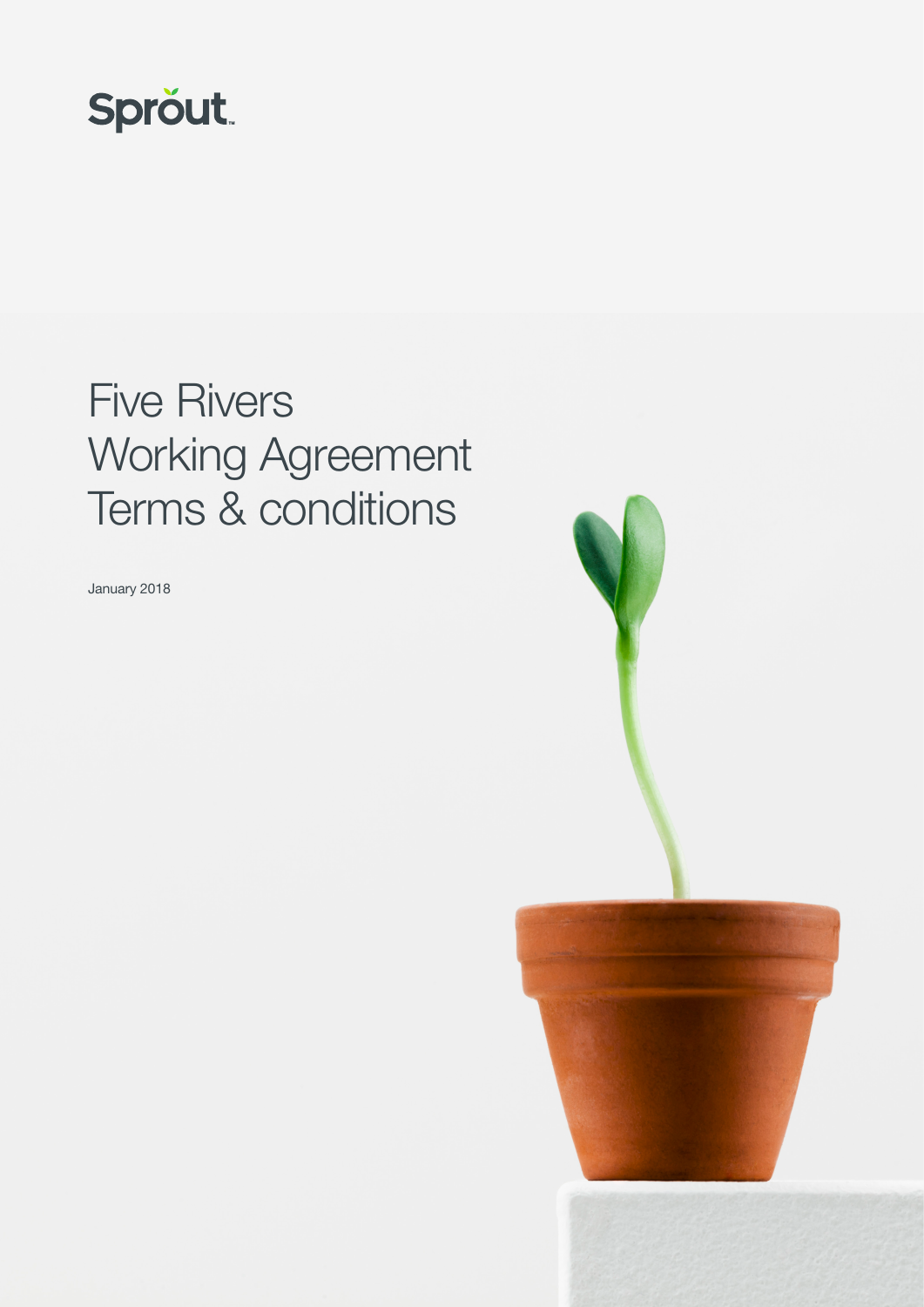## **Sprout**

## SPROUT TERMS AND CONDITIONS (THESE "TERMS AND CONDITIONS")

#### 1. DEFINITIONS

## In this Agreement:

1.1 the following terms shall have the following meanings unless the context otherwise requires:

#### this "Agreement"

these Terms and Conditions together with the relevant Project Dossier and any other documents identified in the relevant Project Dossier;

#### "Business Day"

any day other than (a) a Saturday, (b) a Sunday, or (c) a day when the clearing banks are not physically open for business in the City of London, England;

"Client" the client whose details are set out in the Project Dossier or the client to whom SPROUT provides the Services;

#### "Confidential Information"

any information in any form or medium obtained by or on behalf of one Party from or on behalf of the other Party in relation to this Agreement which is expressly marked as confidential or which a reasonable person would reasonably consider to be confidential whether disclosed or obtained before, on or after the date of this Agreement together with any reproductions of such information or any part of this information;

#### "Content"

any content or data, which is supplied by the Client and/or its employees, agents or other contractors to SPROUT for inclusion by SPROUT in a Product or the Deliverables;

#### "Deliverables"

any deliverables, materials, works of authorship, software (source code and object code), outputs, tools (including research tools, modelling tools (including in Excel), diagnostic tools and measuring tools), methodologies, methods, processes, research, recommendations, evaluations, results, reports, spreadsheets, documents, descriptions, specifications, techniques, notes, records, descriptions, systems, ideas, concepts, discoveries, information, text, data, lists, know-how, creations, diagrams, flowcharts, designs, posters, leaflets, sketches, models, exhibition stands, showroom builds, drawings, photographs, images, plans, specifications and proposals, on whatever media, provided or used or to be provided or used by SPROUT (or any subcontractor) in the course of performing the Services;

#### "Fee" or "Fees"

the fee or fees payable by the Client to SPROUT for SPROUT's supply of the Services and/or Products as stipulated in the relevant Project Dossier;

#### "Intellectual Property Rights"

copyright and related rights, trade marks and service marks, trade names and domain names, rights under licences, rights in get-up, rights to goodwill or to sue for passing off or unfair competition, patents, rights to inventions, rights in designs, rights in computer software, database rights, rights in confidential information (including know-how and trade secrets) and any other intellectual property rights, in each case whether registered or unregistered and including all applications (or rights to apply) for, and renewals or extensions of, such rights and all similar or equivalent rights or forms of protection which subsist or will subsist now or in the future in any part of the world;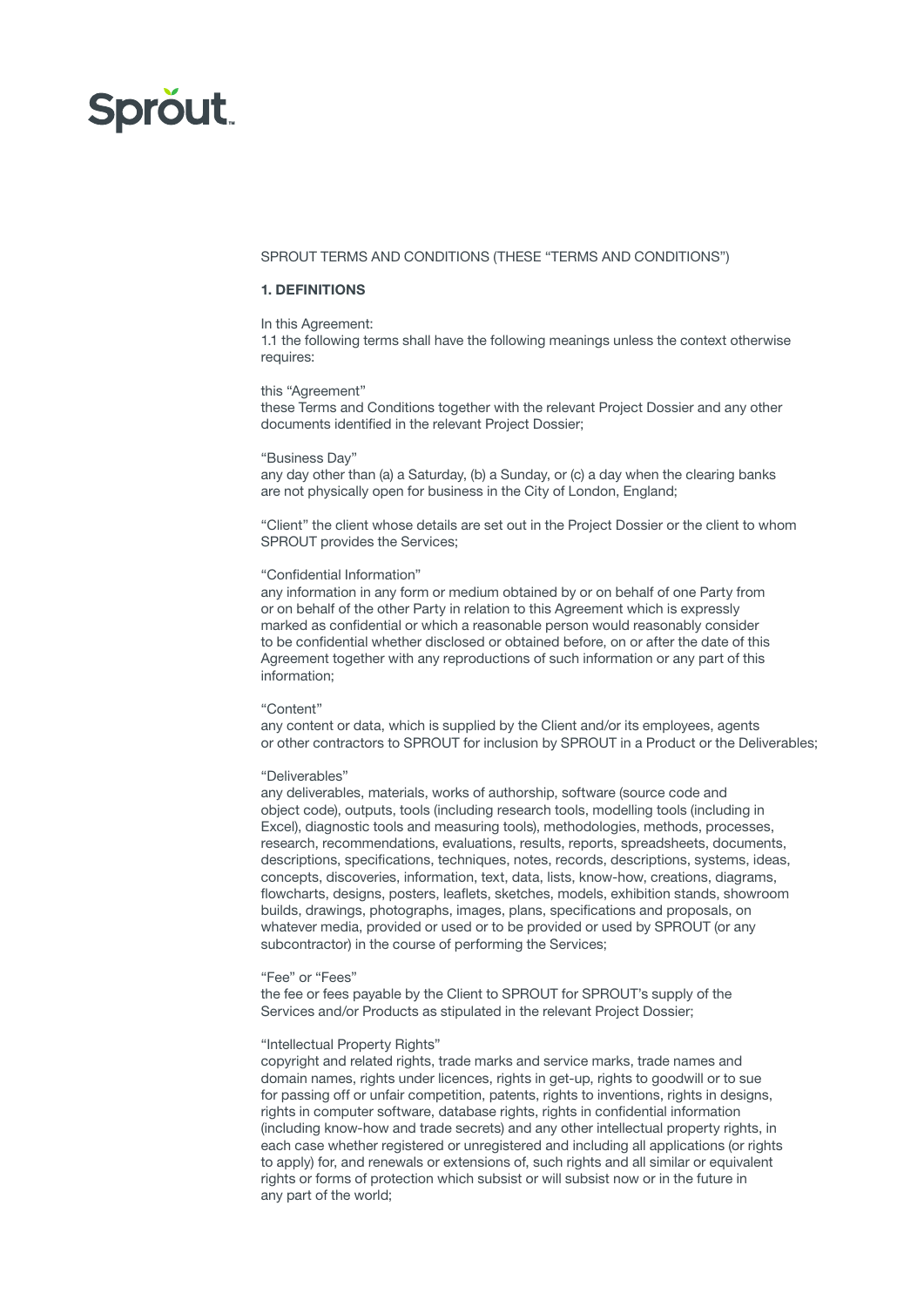"Liability" has the meaning given to it in Clause 10.11.1;

"Location"

the site at which SPROUT shall provide the Services, being wherever SPROUT and the Client agree in the Project Dossier or otherwise, or as otherwise reasonably decided by SPROUT;

"Negligence"

has the meaning given to it in Clause 10.11.2;

"SPROUT" SPROUT Brand Partners Limited, a company registered in England under number 08988406 and having its registered office at 36 Endless Street, Salisbury, Wiltshire SP1 3UH;

#### "Order"

the request by the Client to SPROUT for the provision of particular Products;

"Party" either SPROUT or the Client;

"Payment" has the meaning given to it in Clause 4.13;

#### "Products"

the agreed form packaging for the Client's product/s which is provided or to be provided by SPROUT to the Client in the form set out more specifically in the corresponding Project Dossier;

#### "Project"

the details of a particular brief from the Client for SPROUT for the provision of Services;

#### "Project Dossier"

a file held and created by SPROUT containing the Project Specification, Quotation and/or other specific information and documentation relating to the particular services, deliverables and/or products supplied or to be supplied by SPROUT to the Client and readily identifiable via the relevant job number assigned by SPROUT;

#### "Project Specification"

the document which sets out the main provisions of the scope of work for the services and/or products provided or to be provided by SPROUT to the Client;

#### "Quotation"

the written quotation or price matrix (if any) from SPROUT to the Client detailing the services and/or products that SPROUT is willing in principle to supply to the Client for a particular order and/or project;

#### "Rates"

SPROUT's time and materials rates for providing services, being initially at either the rates set out in the Project Dossier or (if not set out there) at SPROUT's standard time and materials rates from time to time;

"Services" any services provided or to be provided by SPROUT to the Client (and which may include SPROUT's provision or use of Deliverables, and consultancy, advisory, analysis and exhibition design, build and construction), as may be more particularly described in or pursuant to the Project Dossier;

1.2 references to "Clauses" are to clauses of these Terms and Conditions;

1.3 the headings are inserted for convenience only and shall not affect the interpretation or construction of this Agreement;

1.4 words imparting the singular shall include the plural and vice versa. Words imparting a gender shall include the other gender and the neutral and references to persons shall include an individual, company, corporation, firm or partnership;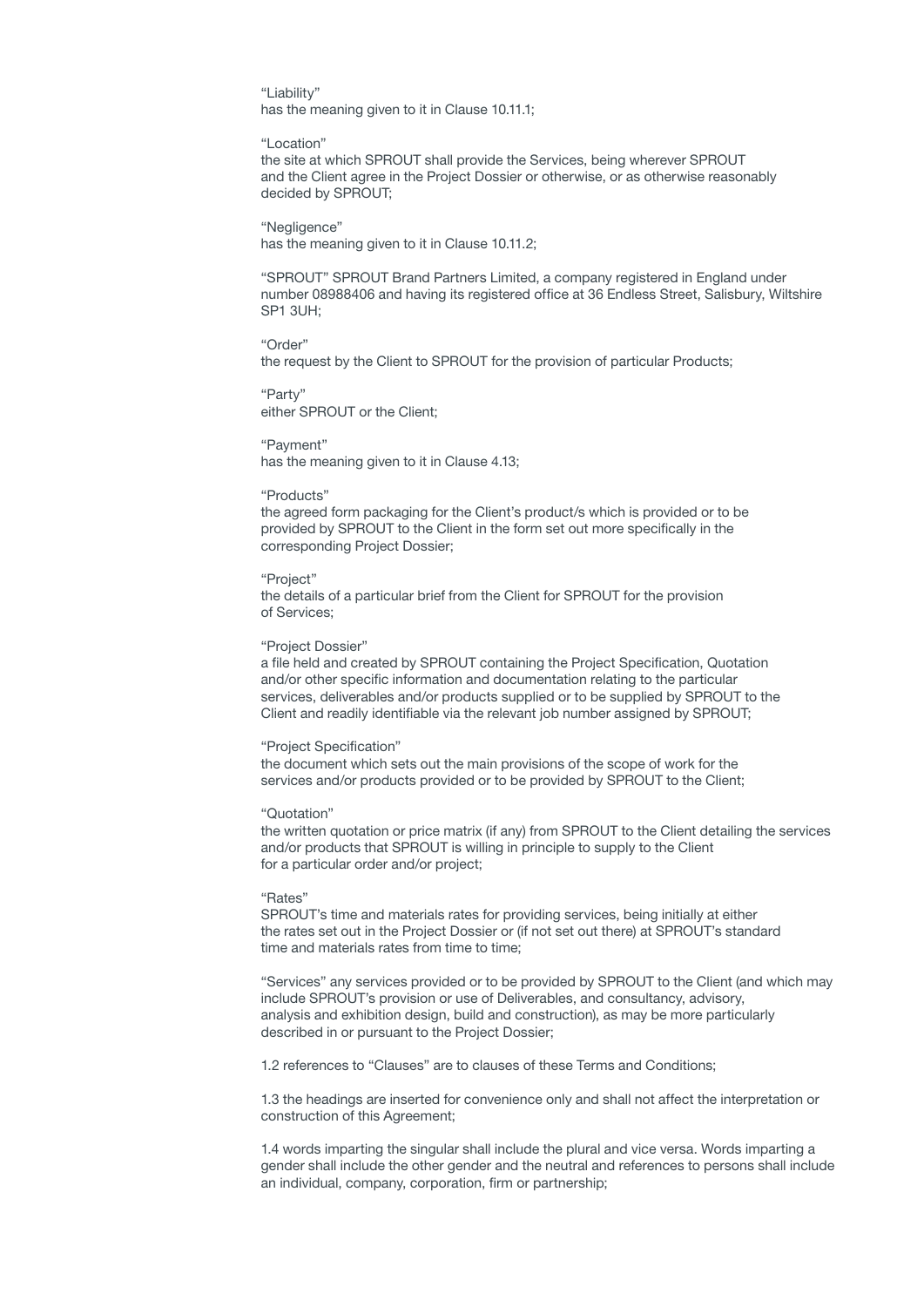1.5 references to "written" or in "writing" (except in respect of sending a notice in accordance with Clause 14) includes in electronic form;

1.6 references to "includes" or "including" or like words or expressions shall mean without limitation; and

1.7 references to any statute or statutory provision shall include any subordinate legislation made under it, any provision which it has modified or re-enacted (whether with or without modification) and any provision which subsequently supersedes it or re-enacts it (whether with or without modification).

#### 2. AGREEMENT

2.1 The terms of this Agreement apply to the exclusion of any terms and conditions submitted, proposed or stipulated by the Client. These Terms and Conditions apply to the supply of all Products, Services and Deliverables.

2.2 Save as expressly provided herein, this Agreement shall operate to the entire exclusion of any other agreement, understanding or arrangement of any kind between the Parties preceding the date of this Agreement and in any way relating to the subject matter of this Agreement and to the exclusion of any representations not expressly stated herein except for any fraudulent misrepresentations or any misrepresentation as to a fundamental matter. Each Party acknowledges that it has not entered into this Agreement based on any representation that is not expressly incorporated into this Agreement.

2.3 This Agreement constitutes the whole agreement and understanding of the Parties as to the subject matter hereof and there are no provisions, terms, conditions or obligations, whether oral or written, express or implied, other than those contained or referred to herein.

2.4 In the event of any conflict between the provisions of any of the documents within this Agreement, then the Project Dossier shall prevail over these Terms and Conditions.

2.5 If the Client provides SPROUT with a purchase order or project brief for the supply of Products, Services and/or Deliverables, the purchase order and/or project brief shall be purely for the Client's administrative purposes only and shall not form part of this Agreement.

2.6 This Agreement shall be legally formed and the Parties shall be legally bound:

2.6.1 for the provision of Services, when SPROUT receives either a copy of the Project Specification and/or Quotation signed by the Client or written confirmation from the Client signifying acceptance of the Project Specification and/or the Quotation; and

2.6.2 for the supply of Products, when SPROUT confirms acceptance of an Order in writing (including electronically through such medium as permitted or made available by SPROUT).

2.7 Except as expressly provided otherwise in this Agreement, no change to this Agreement shall be binding unless it is agreed in writing by each Party.

2.8 Each agreement regarding a Project Dossier constitutes a separate agreement. There may be more than one agreement between the Parties in force at the same time as this Agreement.

2.9 SPROUT shall use its reasonable endeavours to perform its obligations within any timescales set out in this Agreement, but time for performance shall not be of the essence and SPROUT shall not have any Liability for any delays or failure to accurately perform its obligations:

2.9.1 if it has used those endeavours; or

2.9.2 if caused by any failure or delay on the part of the Client or the Client's agents, staff, officers, employees, contractors or customers or by any breach by the Client of this Agreement or any other contract between the Parties. Any timeframe for delivery in a previous contract or order shall not be an indication of the timeframe for delivery in this Agreement. If there is any slippage in time, SPROUT shall use its reasonable endeavours to reschedule delayed tasks to a mutually convenient time.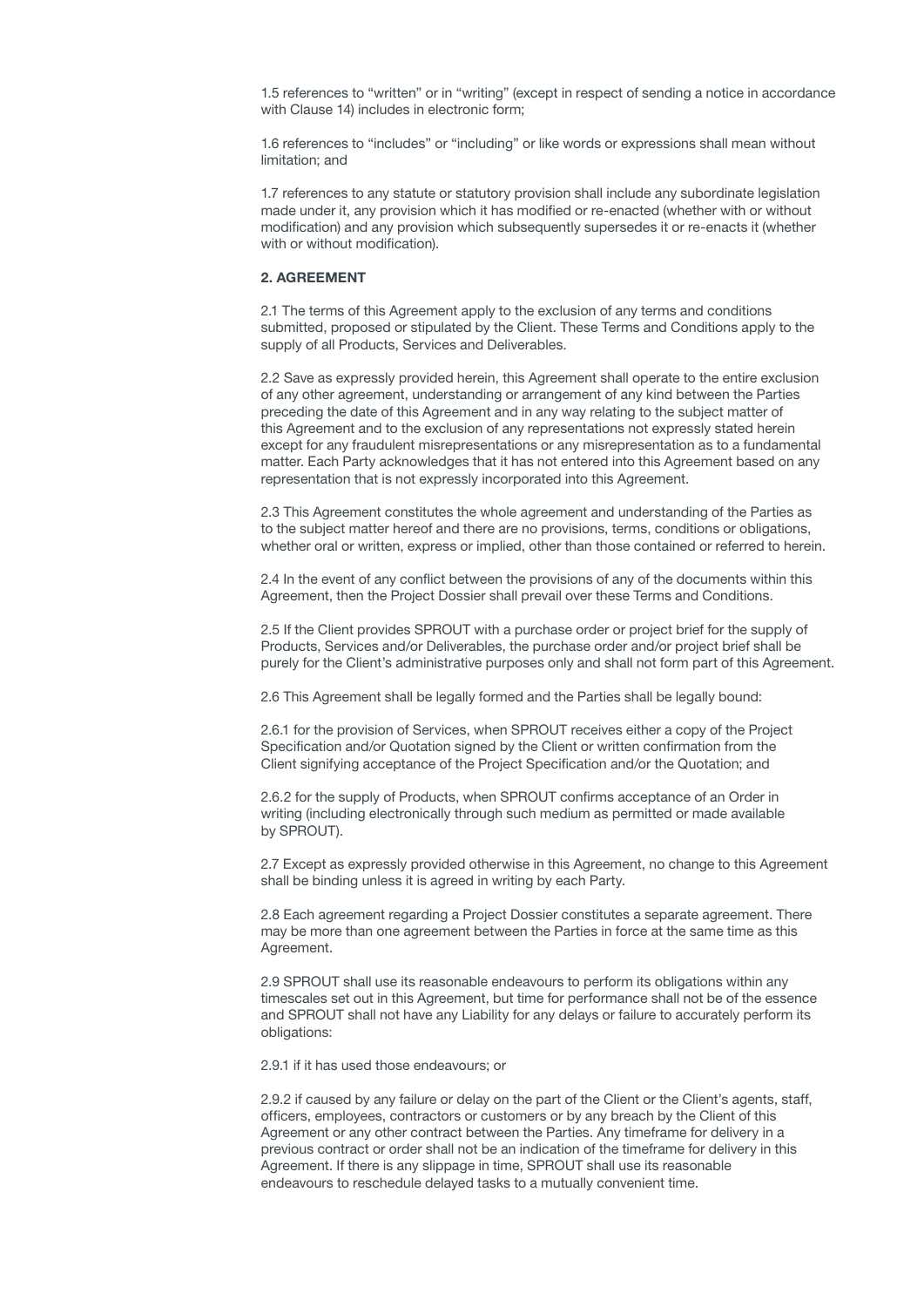## 3. PRODUCTS - GENERAL

3.1 SPROUT may at any time before delivery without Liability inform the Client that it is cancelling or rejecting all or any part of the Order and terminating all or part of this Agreement if the relevant Products (including any materials/components which form the basis for the Products) are not in stock or need to be restricted by SPROUT (in its absolute discretion) due to a shortage of supply or Event of Force Majeure. If there is any cancellation or termination due to a shortage or supply restriction, the Client may place a subsequent Order (which if accepted will be a separate Agreement).

3.2 The Client shall ensure that the Order contains full details of the Product to be supplied (as specified in the Project Specification), the quantity of the Product ordered, the identity of the Client and its nominated place for delivery. Any price or delivery requirement other than in accordance with this Agreement is of no effect.

3.3 It is the Client's responsibility to ensure that all information supplied by it is complete and accurate. The Client shall ensure that the Order meets its particular requirements.

3.4 Unless otherwise expressly agreed between the Parties in writing, no Agreement shall be a sale by sample.

3.5 Subject to the rest of this Clause 3, SPROUT warrants that:

3.5.1 as at delivery and for 12 months from the date of delivery of the Product by SPROUT to the Client (or the Client's nominated place for delivery), the Product shall be free from material defects in design, workmanship and materials and conform to SPROUT's specification for the Product as set out more specifically in the Project Dossier; and

3.5.2 it shall deliver the Products undamaged and in the quantities agreed in the Order.

3.6 SPROUT is not responsible for any services or products not expressly stipulated in this Agreement that SPROUT will provide.

3.7 SPROUT shall at its option replace or repair or provide a refund for Products that are lost or damaged in transit to the place of delivery. SPROUT shall not have any Liability for loss of or damage to Products in transit or on delivery to the point of delivery unless the Client informs SPROUT within three Business Days, and in any event notifies SPROUT in writing within five Business Days:

3.7.1 after the expected date of delivery or receipt that it has not received the Products or the right quantity of them; or

3.7.2 after receipt that the Products are damaged; and also

3.7.3 unless the Client provides SPROUT with SPROUT's delivery note number and such other information and documentation as SPROUT reasonably requires at the same time as the notice.

3.8 Subject to Clause 3.9, SPROUT shall at its option replace or repair the delivered Products which are not in conformance with the warranty set out in Clause 3.5 (and the replacement may either be an exact match or something else providing compliance with that warranty).

3.9 SPROUT's Liability for defective or damaged Products is subject to:

3.9.1 the Client notifying SPROUT of any claim promptly upon discovery of the defect or damage and in any event within one month of discovery, specifying with reasonable detail the way in which it is alleged that the Products do not conform to this Agreement;

3.9.2 the Client having provided SPROUT with SPROUT's delivery note number and such other information and documentation as SPROUT reasonably requires at the same time as the notice in Clause 3.9.1;

3.9.3 the Client showing to SPROUT's reasonable satisfaction that the defect or damage is solely attributable to SPROUT's or its supplier's defective design, materials or workmanship in the Products and not: (a) wear or tear from normal use; (b) any servicing by anyone after delivery other than by anyone authorised by SPROUT; (c)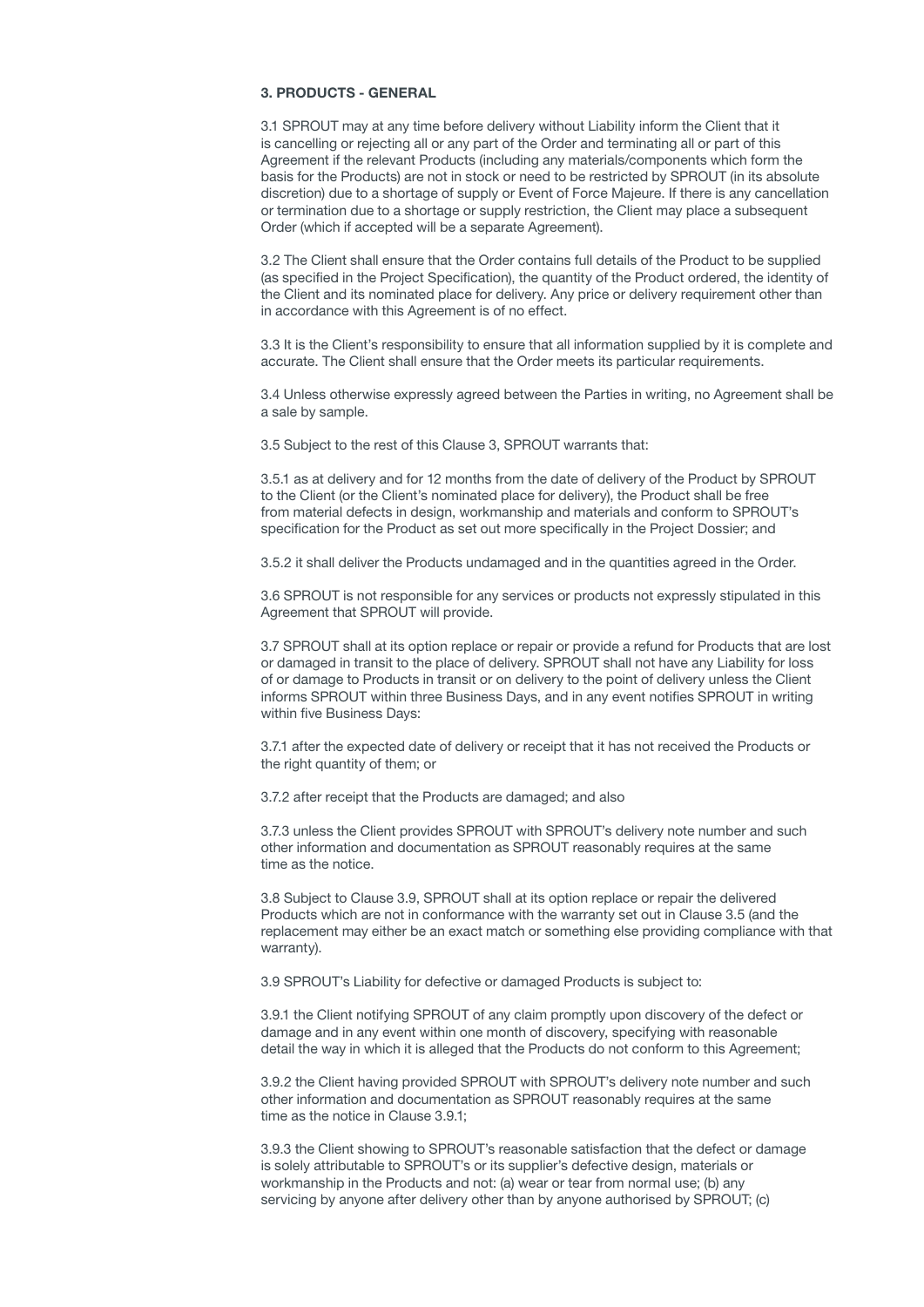the Products having been misused or subjected to neglect, improper or inadequate care or carelessness (including being dropped), or abnormal usage conditions; (d) the Products having been involved in any accident or attempt at repair, alteration, change or modification or inspection within the Product itself except by or on behalf of SPROUT or as approved by SPROUT or in accordance with SPROUT's instructions; or (e) the Products having been used other than in accordance with good practice and SPROUT's instructions or recommendations;

3.9.4 the Client allowing SPROUT's representatives the opportunity to inspect, test, repair and replace the Products;

3.9.5 the Client having paid for the Products in full; and

3.9.6 upon SPROUT's request, the Client returning the defective or damaged Products carriage and insurance paid at the Client's risk to SPROUT's premises or such other location stipulated by SPROUT and carefully packed to avoid damage in transit. Unless and until SPROUT inspects, repairs or receives the Products, the Client shall hold the Products safely and securely in good condition.

3.10 The warranty contained in this Clause 3 is specifically limited to the Client. Except to the extent expressly agreed by SPROUT in writing, no warranty is made to any other person, whether subsequent buyer or user or customer, or to any bailee, licensee, assignee, employee, agent or otherwise.

3.11 If the Client makes an invalid claim under the warranty, SPROUT may charge the Client for its fees and costs of examining, testing, storing, repairing and replacing the Products and dealing with the claim and removing and delivering the Products.

## 4. PRODUCTS - DELIVERY, RISK AND TITLE

4.1 In consideration for the payment of the Fee and any other sums due from the Client under this Agreement, SPROUT shall supply to the Client the Products referred to in the Order.

4.2 SPROUT reserves the right to delay delivery or cancel an Order if the amount owing by the Client to SPROUT exceeds any credit limit for credit extended by SPROUT to the Client or if any payment due from the Client to SPROUT has not yet been made.

4.3 SPROUT may supply Products with modifications or improvements incorporated into them.

4.4 Partial delivery or performance shall be permitted. SPROUT may deliver and provide the Products in instalments. Unless the Parties otherwise agree in writing, SPROUT may invoice the Client for each instalment.

4.5 Delay, default or non-delivery of any instalment by SPROUT shall not entitle the Client to cancel or terminate, and shall not affect, the remainder of this Agreement.

4.6 SPROUT shall inform the Client or its nominated person for delivery of the estimated date on which the Products will be ready for delivery or collection.

4.7 The Client or its nominated person for delivery shall ensure that it is ready for safe receipt (or, as the case may be, collection) of the Products without undue delay.

4.8 The Client or its nominated person for delivery may be required to sign a delivery note and other documentation upon receipt of the Products. The signing of any such documentation by the Client or its nominated person for delivery shall be evidence that the Products have been delivered and in the quantities stipulated in the documentation. The Client or its nominated person for delivery shall inspect the Products for any obvious damage and make a note of any obvious damage when signing.

4.9 All risk in the Products shall pass to the Client upon delivery, provided that where delivery is delayed due to breach by the Client (or its nominated person for delivery) of its obligations under this Agreement risk shall pass at the date when delivery would have occurred but for that breach.

4.10 The Client shall keep the Products fully insured on SPROUT's behalf with a reputable insurance company to the reasonable satisfaction of SPROUT for their full price against all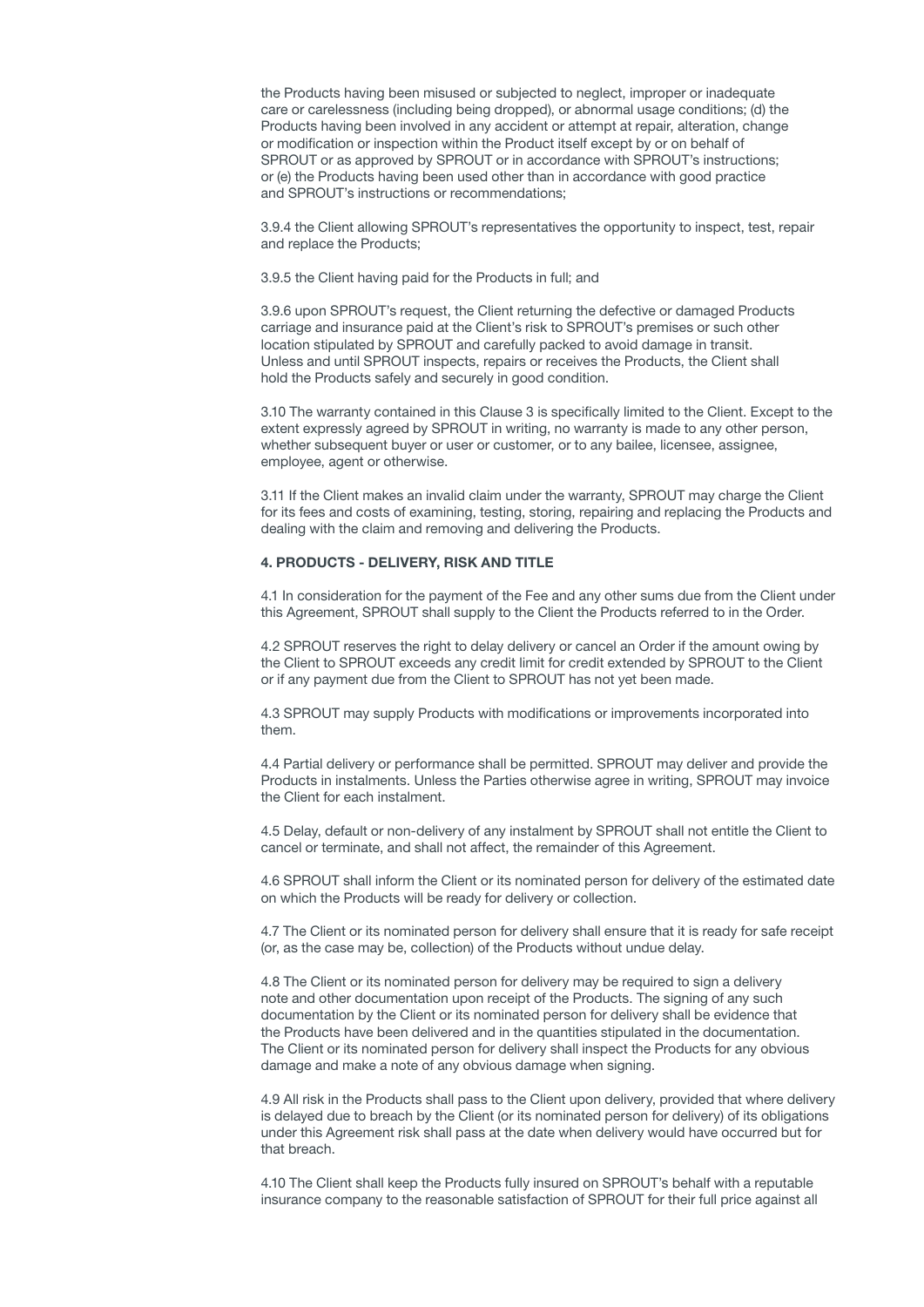risks of loss or damage from the time when the risk passes to the Client until title passes in accordance with Clause 4.13. On request, the Client shall produce the policy of insurance to SPROUT. If the Products are lost, damaged or destroyed, the Client shall hold the proceeds of insurance for and to the order of SPROUT pending Payment.

4.11 If delivery of the Products is delayed or obstructed through the Client's or its nominated person for delivery's default or breach of this Agreement or if the Client or its nominated person for delivery unreasonably declines or delays in accepting or taking delivery or receipt of the Products, then (subject to Clause 10) SPROUT shall not have any Liability as a result and SPROUT may (without prejudice to any other right or remedy available to it) do all or any of the following:

4.11.1 sell the Products for SPROUT's account;

4.11.2 cancel this Agreement as regards any Products that remain to be delivered or performed;

4.11.3 charge a reasonable storage fee for the Products; and

4.11.4 require the Client to indemnify SPROUT for any and all losses, liabilities, claims, proceedings, judgments, damages, demands, actions, costs, charges, expenses, penalties and fines suffered or incurred by SPROUT as a result of the Client or its nominated person for delivery declining or delaying.

4.12 Where delivery is not to the UK, the Client shall be responsible for complying with all applicable laws, regulations and codes of practice governing the importation and use of the Products in the destination country and for paying any import and export duties or levies.

4.13 Notwithstanding delivery, title to and ownership of the Products shall not pass to the Client until SPROUT has received in full (in cleared funds) all sums due to it in respect of:

4.13.1 the Products; and

4.13.2 all other sums which are or which become due to SPROUT from the Client on any account;

#### ("Payment").

4.14 Until Payment, the Client shall:

4.14.1 hold the Products on a fiduciary basis as SPROUT's bailee;

4.14.2 hold the Products in good, saleable condition;

4.14.3 keep an up-to-date list of the location of the Products owned by SPROUT and present this to SPROUT upon request;

4.14.4 not destroy, deface or obscure any identifying mark on or relating to the Products; and

4.14.5 store the Products separately from other goods or in any way so that they remain readily identifiable as Products owned by SPROUT.

4.15 the Client may resell the Products before Payment solely on the following conditions:

4.15.1 any sale shall be effected in the ordinary course of the Client's business at full market value;

4.15.2 any such sale shall be a sale of the Products owned by SPROUT on the Client's own behalf and the Client shall deal as principal when making such a sale;

4.15.3 the Client shall keep the proceeds of sale separate from any money or property of the Client or third parties; and

4.15.4 the Client shall still be responsible for paying to the full value of the Payment. If SPROUT requires, the Client shall authorise and direct such third party buyer to pay to SPROUT a like part of the sum due to the Client in respect of the Products sold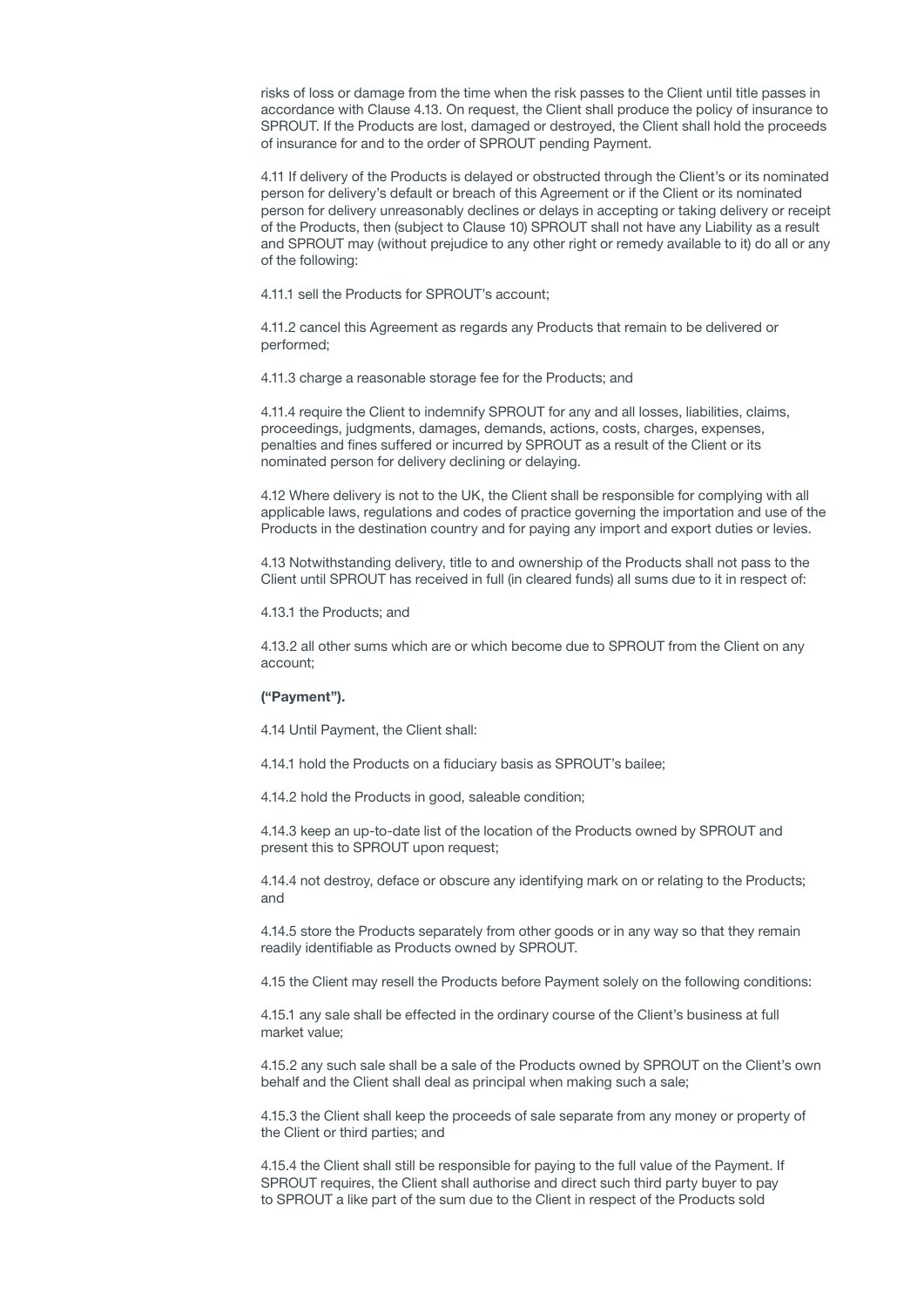and assign to SPROUT such part of the debt owed to the Client by the third party.

4.16 SPROUT may at any time until title passes under this Clause 4 without notice recover possession of the Products which are the property of SPROUT. SPROUT may also require the Client at the Client's cost, within three days of SPROUT's request, to deliver up to SPROUT or make available to SPROUT for collection from a single accessible collection point as SPROUT requires all Products which are the property of SPROUT. The Client hereby grants to SPROUT for SPROUT and its agents, staff, officers, employees and contractors an irrevocable licence to enter for that purpose any premises then occupied by or in the ownership or possession of the Client or the Client's customer. The Client shall indemnify SPROUT against all claims, losses, damages, liabilities, costs and expenses so arising in exercising its rights under this Clause 4.16.

4.17 SPROUT may recover Payment for the Products notwithstanding that ownership of any of the Products has not passed from SPROUT.

4.18 On termination of this Agreement, howsoever arising, SPROUT's rights contained in this Clause 4 shall remain in effect.

## 5. SERVICES - GENERAL

5.1 SPROUT warrants that:

5.1.1 it shall use its reasonable skill and care in providing any Services and in accordance with good industry practice (meaning the level of skill and care as would be provided by a skilled provider of similar services in SPROUT's industry);

5.1.2 its employees, agents and subcontractors have the necessary skill to provide any Services;

5.1.3 any Services will be provided in a professional, competent and workmanlike manner;

5.1.4 it has all necessary rights, permissions and consents to enter into, and perform its obligations under, this Agreement (including any Intellectual Property Rights in respect of the Deliverables);

5.1.5 it shall ensure that SPROUT's employees, contractors and agents co-operate with, and make themselves available at all reasonable times for discussion and meetings with, the Client and the Client's employees, other contractors and agents;

5.1.6 its advice, suggestions and recommendations shall be based on its own information. expertise, judgements, experience, knowledge and opinions, and shall be independent and unbiased;

5.1.7 it shall use its reasonable endeavours to ensure that while it and its employees, agents and subcontractors are on the Client's premises, they will conform to the Client's normal codes of staff and security practice as are advised to them in advance by the Client and where reasonably possible to cause minimal disturbance to the Client's representatives who are not involved with the receipt of the Services;

5.1.8 it shall fully, frequently and promptly update the Client as to progress with the Services and Deliverables generally, including reporting on any concerns, issues, queries or comments that need to be resolved or discussed; and

5.1.9 it shall comply with all applicable national government laws and regulations applicable to the provision of any Services.

5.2 SPROUT does not warrant that the Services or Deliverables will be uninterrupted, errorfree, or secure from unauthorised access, or that they will meet the individual requirements of the Client. SPROUT is not responsible for any equipment, hardware, deliverables, software or services not expressly stipulated in this Agreement that SPROUT will provide. The Client is responsible for any equipment, hardware, deliverables, software and services that it is required to obtain from someone other than SPROUT. Except for any matter upon which SPROUT specifically agrees in writing with the Client to advise or do, SPROUT shall not be responsible or have any Liability for advising on, or failing to advise on, or doing, or failing to do, anything else (including on any laws, rules, regulations, bye-laws or codes of practice).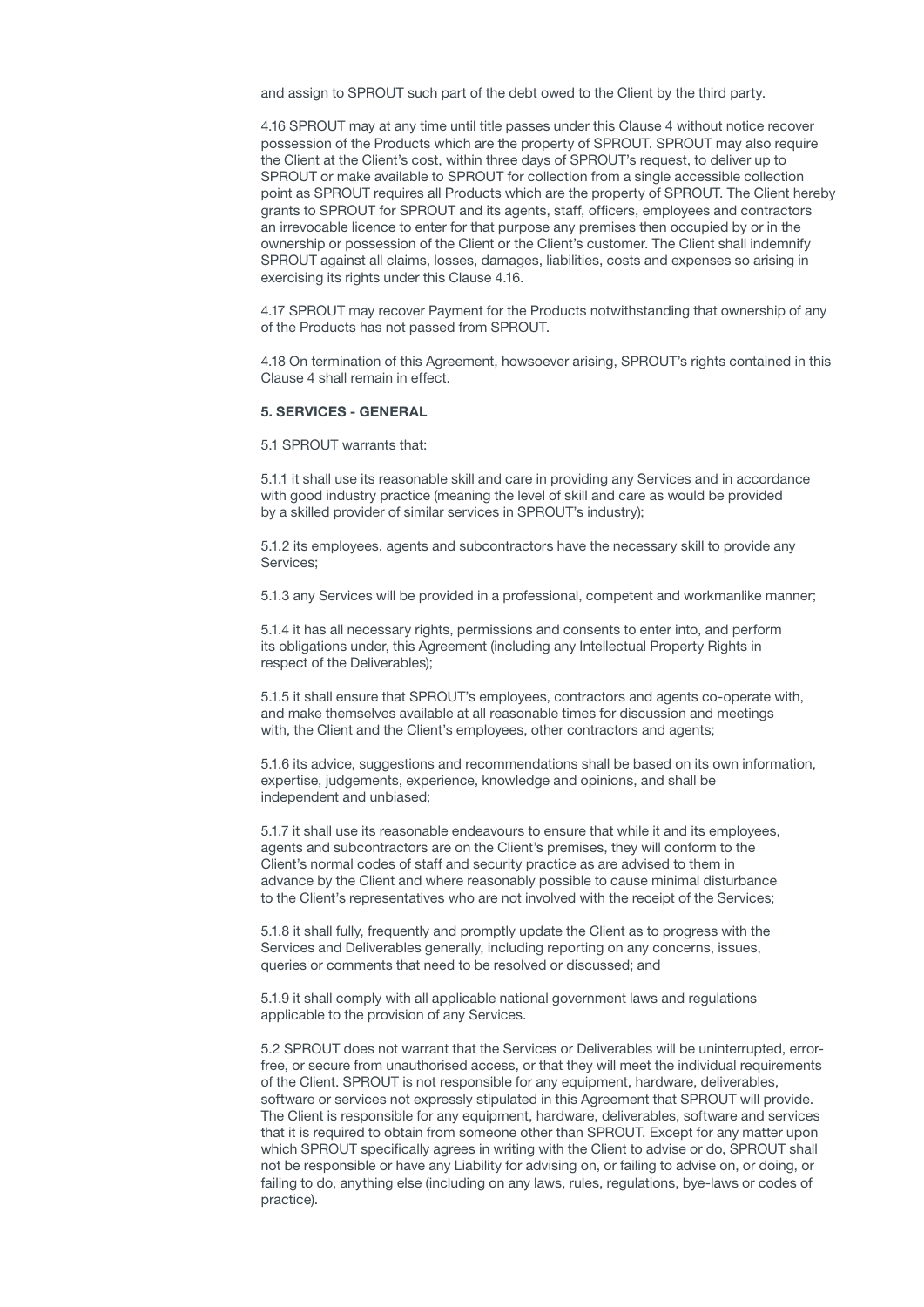5.3 Subject to SPROUT performing the Services within any timeframe and at any Location agreed as being necessary for the performance of the Services, SPROUT may select its own working times and location provided that the nature of particular Services does not require the particular Services to be undertaken during particular working times or at any particular location. The Client may request any such working times and the Location as are reasonable in the circumstances and SPROUT shall undertake such Services during such working times or at such Location.

5.4 If SPROUT is delayed or hindered in providing any Services as a result of any failure or delay by the Client to perform any of its obligations under this Agreement or of any other agreement between the Parties, then SPROUT may charge the Client at the Rates for any time reasonably incurred as a result of the hindrance or breach (including the time it actually spends in providing the Services, and any wasted time for which SPROUT had anticipated that its personnel would spend in providing Services under this Agreement but become unable to do so at that time as a result of the Client's act or omission and which resources SPROUT cannot reasonably re-allocate).

5.5 Any advice, suggestion, recommendation, output or evaluation made by SPROUT shall be based on the information, Content and instructions provided by the Client and the information, expertise, judgement, experience, knowledge and opinion of the personnel at SPROUT who are providing the Services. SPROUT does not warrant that it will consider every possibility or option nor that any particular outcome will be achieved by the Client, but it shall provide the Services in accordance with the standards set out in Clause 5.1. Any advice, suggestion, recommendation, output or evaluation shall also be as at the time of providing it and not the future.

5.6 Where this Agreement expressly requires SPROUT to achieve an end result, if and to the extent that SPROUT does not do so and this is due to SPROUT's fault, SPROUT shall have the opportunity to take corrective action (at no additional Fee) within a reasonable time (and to the extent permitted by law, and subject to Clause 10.2, this shall be the Client's sole right and remedy in respect thereof).

5.7 Except where expressly provided for within this Agreement, SPROUT excludes all conditions, warranties, terms and obligations, whether implied by statute, common law or otherwise, to the fullest extent permitted by law in respect of the Services and Deliverables.

5.8 If certain Deliverables are to be returned to SPROUT at the conclusion of a Project, the Client shall have provided SPROUT with advance written warning of the requirement for storage of those Deliverables prior to commencement of the Services. SPROUT reserves the right to charge the Client for the cost of any such storage requirement in advance of the commencement of the Services .

## 6. SERVICES - CLIENT'S OBLIGATIONS

6.1 The Client shall (and shall, where applicable, procure that its employees, agents, consultants and other contractors shall):

6.1.1 ensure that the Deliverables and Services are sufficient and suitable for it purposes and meet its requirements;

6.1.2 provide proper, adequate, safe, comfortable and suitable environmental and operating conditions if SPROUT undertakes any work at the Client's (or its agents', clients' or other contractors') premises;

6.1.3 inform SPROUT in writing within a reasonable time before the commencement of any Services of any regulations relevant to SPROUT's representatives when working at any premises under the control of the Client including site regulations;

6.1.4 ensure that the Client's employees, agents and other contractors fully co-operate with, and make themselves available at all reasonable times for discussion and meetings with, SPROUT and its employees, agents and contractors and to enable SPROUT to promptly perform its obligations under this Agreement;

6.1.5 promptly provide to SPROUT such Content, information and assistance (including anything identified in the Project Dossier to be provided to SPROUT) that will enable SPROUT to carry out fully, accurately, promptly and efficiently its obligations under this Agreement to the best of its ability;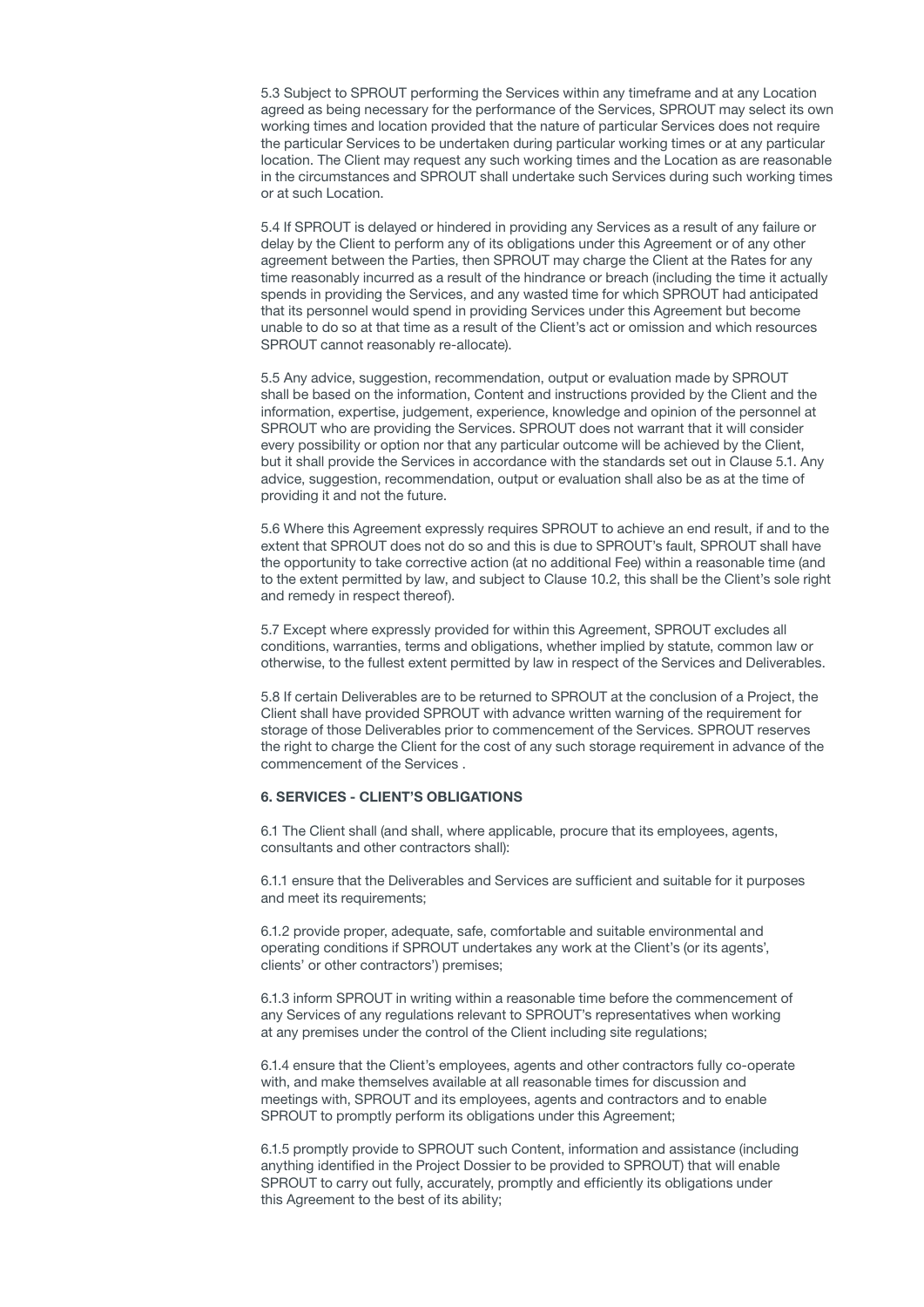6.1.6 take all care and assume all responsibility with using, sending and receiving any Content. The risk of and responsibility for using, securing, copying, preserving and taking back-ups of Content is with the Client;

6.1.7 promptly comply with all reasonable requests of SPROUT in connection with this Agreement;

6.1.8 ensure it has all necessary rights, permissions and consents to enter into, and perform its obligations under, this Agreement;

6.1.9 comply with all applicable laws, statutes, regulations and bye-laws in relation to the exercise of its rights and performance of its obligations under this Agreement;

6.1.10 acknowledge and accept that certain Deliverables, particularly the creation of exhibitions and/or showrooms, are intended as temporary structures only, are subject to wear and tear and not for permanent or long-term use; and

6.1.11 be responsible for ensuring that, and hereby warrants and undertakes to SPROUT that, the Content and the use and sending and receipt of it by the Client and SPROUT, and the use and processing of Content by SPROUT to perform the Services in accordance with this Agreement or by the Client, and the manner of the Client's and its and their agents' and employees' and contractors' and customers' use of the Services and Deliverables:

(a) conforms in all respects with all applicable laws, rules, regulations, bye-laws and codes of practice;

(b) does not infringe the privacy rights or Intellectual Property Rights of any third party;

(c) is not defamatory, malicious, abusive, obscene, indecent, discriminatory or harassing; and

(d) does not contain any material detrimental to SPROUT, including any viruses, trojan horses, trap doors, back doors, easter eggs, worms, time bombs, cancelbots or other computer programming routines that are intended to damage, detrimentally interfere with, surreptitiously intercept or expropriate any system, data or personal information.

6.2 SPROUT shall be responsible only for providing the Services. The Client shall be responsible for any decision or implementation by the Client and its agents, employees and contractors relating to any advice, suggestion, recommendation, output, evaluation or course of action proposed in the provision of the Services.

6.3 It is the Client's responsibility to ensure that:

6.3.1 any decision or implementation made by the Client is made in the Client's best interests; and

6.3.2 the process of making such decision or implementation by the Client is made in compliance with the relevant risk and general business strategy of the Client and business environment in which the Client operates;

and the Client bears sole responsibility and Liability for the consequences of any such decision or implementation.

6.4 The Client agrees, during the term of this Agreement and for a period of one year following its termination or its expiry, not to solicit or induce any employee, consultant, contractor or agent of SPROUT who was involved with providing Services to the Client to terminate their employment or engagement with SPROUT, or to provide any services to the Client (other than through SPROUT), without the prior written consent of SPROUT. For the avoidance of doubt, any general recruitment advertisement placed by or on behalf of the Client shall not be deemed to be solicitation for the purposes of this Clause 6.4. SPROUT shall not have any Liability for delay, breach, mis-performance or non-performance of this Agreement if caused by the Client's engagement or employment of any person engaged or employed by SPROUT.

## 7. INTELLECTUAL PROPERTY RIGHTS

7.1 Subject to Clause 7.2, the Client acknowledges that, as between SPROUT and the Client, SPROUT and its licensors own all Intellectual Property Rights in the Products and Deliverables, whether or not any of the Products and/or Deliverables are created by SPROUT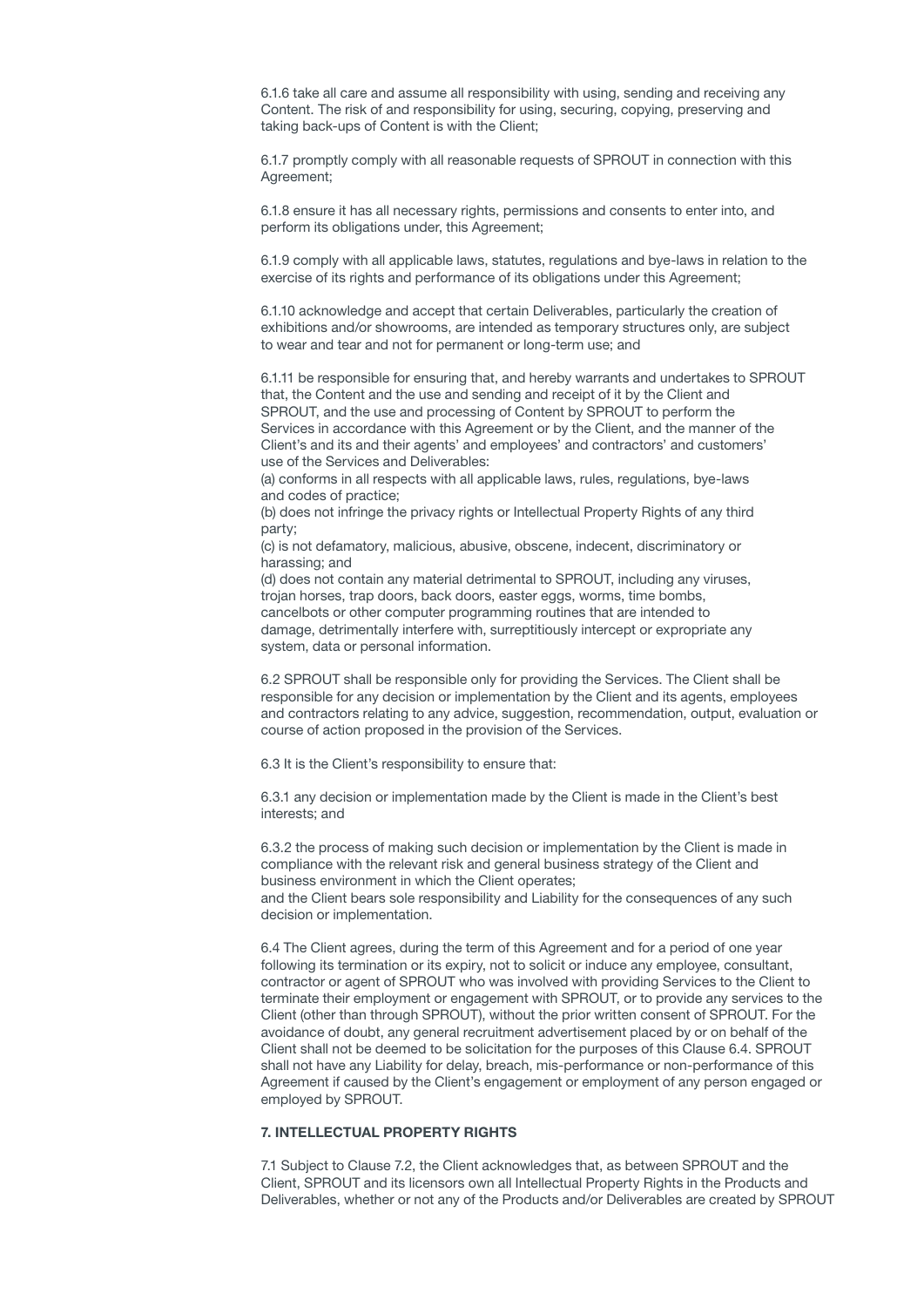at the specific request of the Client. The Client shall not have any rights over or to use the Products and/or Deliverables other than as expressly provided under this Agreement. To the extent that Intellectual Property Rights in the Products and/or Deliverables may not originally vest in SPROUT as contemplated under this Agreement, the Client hereby irrevocably assigns, transfers and conveys to SPROUT all Intellectual Property Rights, title and interest therein. The Client shall give SPROUT all reasonable assistance and execute all documents necessary to assist or enable SPROUT to perfect, preserve, register and record its rights in such Intellectual Property Rights.

7.2 SPROUT acknowledges that, as between SPROUT and the Client, the Client and its licensors own all Intellectual Property Rights in the Content. The Client shall be responsible:

7.2.1 for having all rights in the Content;

7.2.2 for ensuring that all the Client's employees, agents, contractors and customers have all rights to use and process the Content; and

7.2.3 for enabling SPROUT to have the right to use and process the Content; so that SPROUT can lawfully perform its obligations under this Agreement.

7.3 The Client hereby grants to SPROUT a royalty-free, worldwide, non-exclusive, assignable, sublicensable licence to use the Content for the purposes of performing this Agreement. Subject to anything else to the contrary in this Agreement, SPROUT shall not use the Content for any other purpose without the Client's express prior written consent.

7.4 SPROUT hereby grants to the Client a temporary non-exclusive licence to use the Products and/or Deliverables as are owned by SPROUT for the Client's own business purposes on the licence terms set out in the Project Dossier.

7.5 If either Party becomes aware of any improper or wrongful use of the Intellectual Property Rights owned or used by the other Party, that Party shall forthwith inform the other of such use. Each Party shall if requested assist the other Party (at the other Party's cost) in taking any steps in connection with the protection or defence of the Intellectual Property Rights owned or licensed by the other Party as the other Party may determine.

## 8. CONFIDENTIALITY

8.1 Each Party shall keep and procure to be kept secret and confidential the Confidential Information of the other Party and shall not use nor disclose the same save:

8.1.1 for the purposes of the proper performance of this Agreement; or

8.1.2 as otherwise permitted by this Agreement; or

8.1.3 with the prior written consent of the other Party.

8.2 Where one Party discloses Confidential Information of the other Party to its employee, consultant, subcontractor, supplier, customer, agent, professional adviser or insurer, it shall do so on a need-to-know basis and subject to obligations equivalent to those set out in this Clause 8. Each Party shall use all reasonable endeavours to ensure that any such employee, consultant, subcontractor, supplier, customer, agent, professional adviser or insurer complies with such obligations.

8.3 Each Party shall at all times:

8.3.1 adopt, retain and keep updated adequate procedures and physical security measures which protect the Confidential Information of the other Party from inadvertent disclosure or release to unauthorised persons; and

8.3.2 hold the Confidential Information of the other Party in strict confidence and in any event with no lesser standard of confidentiality than that which it applies to its own confidential information.

8.4 The obligations of confidentiality in this Clause 8 shall not extend to any matter which either Party can show: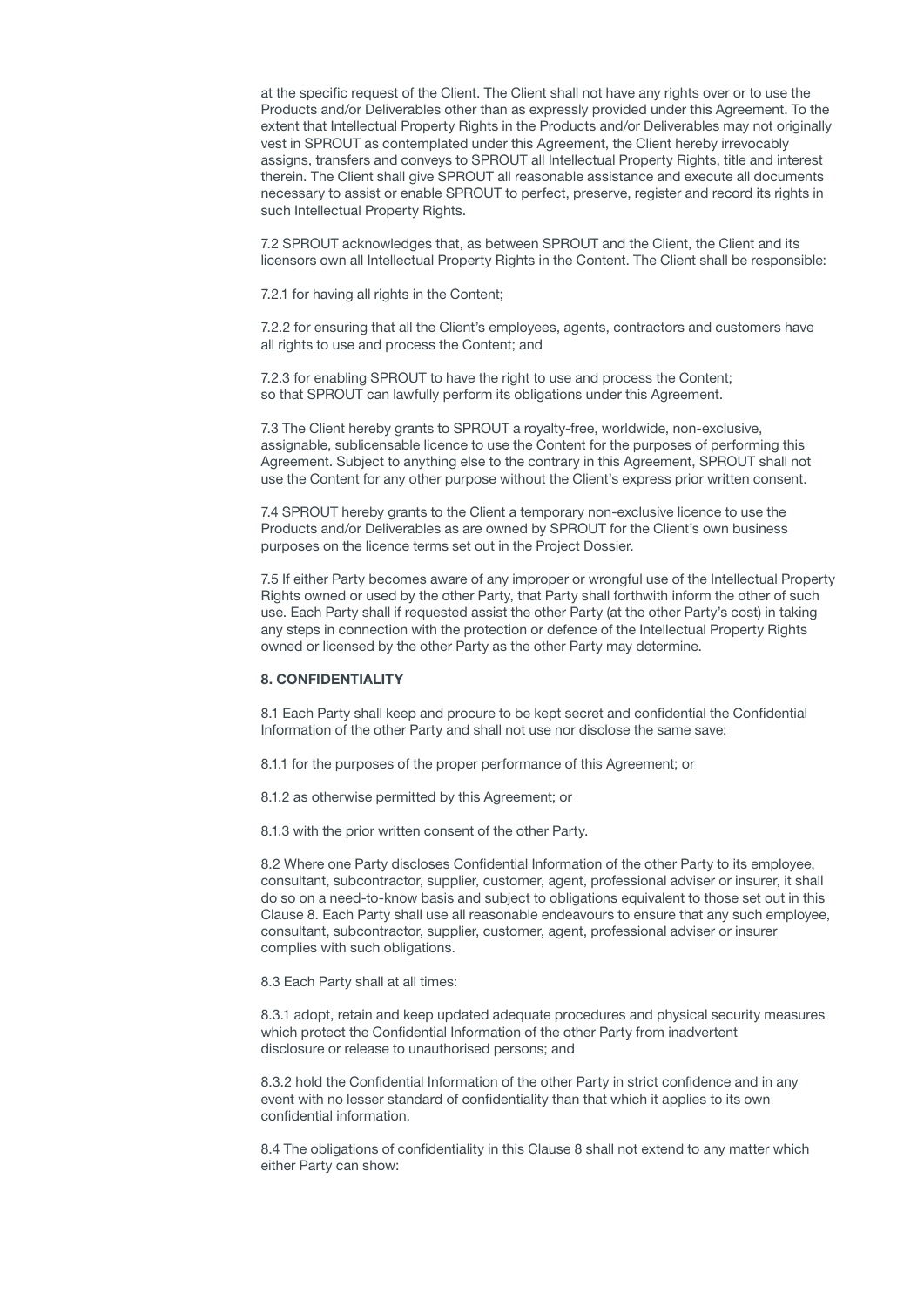8.4.1 is in, or has become part of, the public domain other than as a result of a breach of the confidentiality obligations of this Agreement; or

8.4.2 was in its written records prior to receipt; or

8.4.3 was independently developed by it; or

8.4.4 was independently disclosed to it by a third party entitled to disclose the same.

8.5 If either Party is required to disclose the Confidential Information of the other Party under any applicable law, or by order of a court or governmental body or authority of competent jurisdiction, then the Party so required may disclose the Confidential Information to the extent required but shall, prior to any disclosure where practicable, give the other Party as much warning thereof as practicable and inform in writing and consult with the other Party and, at the other Party's request and cost, fully co-operate with and assist that other Party in opposing any such disclosure.

8.6 Neither Party shall make any announcement of any kind in respect of the subject matter of this Agreement except with the prior written consent of the other Party (such consent not to be unreasonably withheld or delayed) or as is required by law. The Parties shall act in a cooperative way in approving any announcement following the other Party's request for consent.

8.7 Subject to Clause 8.6, SPROUT may (for its marketing purposes including in any website, promotional material, pitch document or on social media) identify the Client as its client and the type of Services provided by SPROUT to the Client, provided that in doing so SPROUT shall not (without the Client's prior written consent) reveal any Confidential Information of the Client.

8.8 The obligations of this Clause 8 shall continue after termination or expiry of this Agreement for whatever reason.

## 9. DATA PROTECTION

9.1 In performing this Agreement, each Party shall:

9.1.1 comply with all applicable data protection legislation; and

9.1.2 procure that its employees, agents, consultants and contractors comply with all applicable data protection legislation.

9.2 The Parties agree and acknowledge that SPROUT may check on the creditworthiness of the Client from time to time.

## 10. LIMITATION OF LIABILITY

10.1 This Clause 10 prevails over all other Clauses and sets forth the entire Liability of each Party, and the sole and exclusive remedies of the other Party, in respect of:

10.1.1 performance, non-performance, purported performance, delay in performance or mis-performance of this Agreement or of any goods or services in connection with this Agreement; or

10.1.2 otherwise in relation to this Agreement or entering into this Agreement.

10.2 Neither Party excludes or limits its Liability for:

10.2.1 its fraud; or

10.2.2 death or personal injury caused by its Negligence; or

10.2.3 any infringement of the other Party's or the other Party's licensor's Intellectual Property Rights or Confidential Information; or

10.2.4 any other Liability which cannot be excluded or limited by applicable law.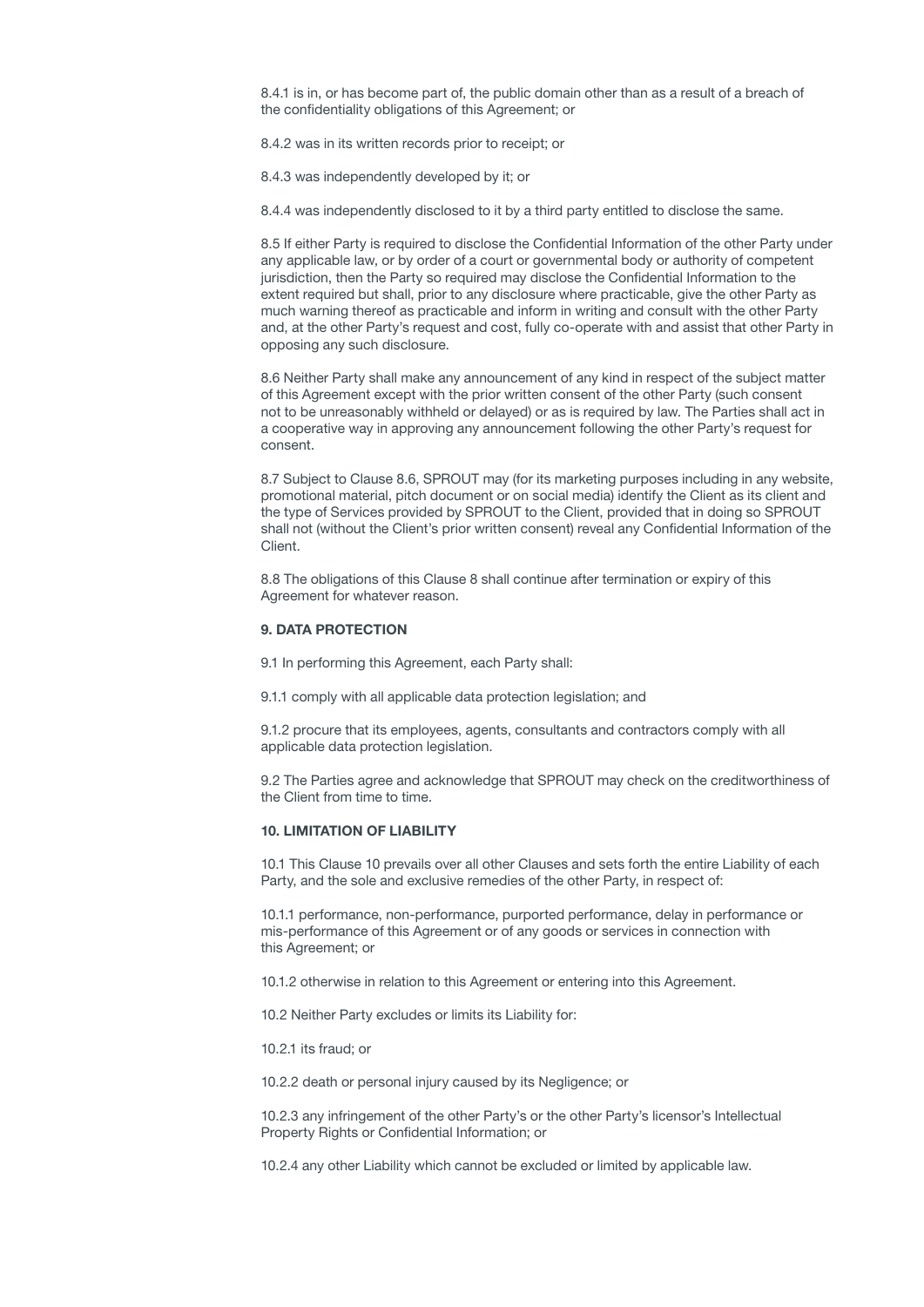10.3 Subject to Clause 10.2, neither Party accepts Liability, and each Party hereby excludes Liability, for Negligence; other than any Liability arising pursuant to the terms of this Agreement.

10.4 Subject to Clauses 10.2 and 10.8, neither Party shall have Liability in respect of any:

10.4.1 indirect or consequential losses, damages, costs or expenses;

10.4.2 loss of actual or anticipated profits;

10.4.3 loss of contracts;

10.4.4 loss of use of money;

10.4.5 loss of anticipated savings;

10.4.6 loss of revenue;

10.4.7 loss of goodwill;

10.4.8 loss of reputation;

10.4.9 ex gratia payments;

10.4.10 loss of business;

10.4.11 loss of operation time;

10.4.12 loss of opportunity; or

10.4.13 loss of, damage to or corruption of, data; whether or not such losses were reasonably foreseeable or the Party in default or its agents had been advised of the possibility of the other incurring such losses. For the avoidance of doubt, Clauses 10.4.2 to 10.4.13 apply whether such losses are direct, indirect, consequential or otherwise.

10.5 Subject to Clauses 10.2, the total aggregate Liability of each Party shall be limited to the greater of: (a) £300,000; or (b) 110% of the total sums paid and total other sums payable, in aggregate, by the Client to SPROUT under this Agreement, under this Agreement.

10.6 The limitation of Liability under Clause 10.5 has effect in relation both to any Liability expressly provided for under this Agreement and to any Liability arising by reason of the invalidity or unenforceability of any term of this Agreement.

10.7 The Client acknowledges and accepts that SPROUT only provides Services and/or Products to it on the express condition that SPROUT will not be responsible for nor shall it have any Liability directly or indirectly for:

10.7.1 inaccuracies or errors in or omissions from any Content provided by the Client or its employees, agents, contractors or customers; or

10.7.2 any act or omission of the Client or its employees, agents, contractors or customers or any third party.

10.8 The Client shall not limit its Liability for failure to pay the Fees and expenses.

10.9 Subject to Clause 10.2, SPROUT shall have no Liability to the Client in respect of any losses suffered as a result of damage caused to any Products and/or Deliverables by virtue of malicious or exceptional misuse of the Products/Deliverables, including use or exposure of the Products and/or Deliverables to elements outside of the Client's usual course of business, as well as damage caused by general wear and tear to those Products unprotected from public use or as specifically excluded in the Project Dossier.

10.10 Except where expressly provided for within this Agreement, SPROUT excludes all conditions, warranties, terms and representations, whether express or implied by statute, common law or otherwise, to the fullest extent permitted by law in respect of the Services or Products.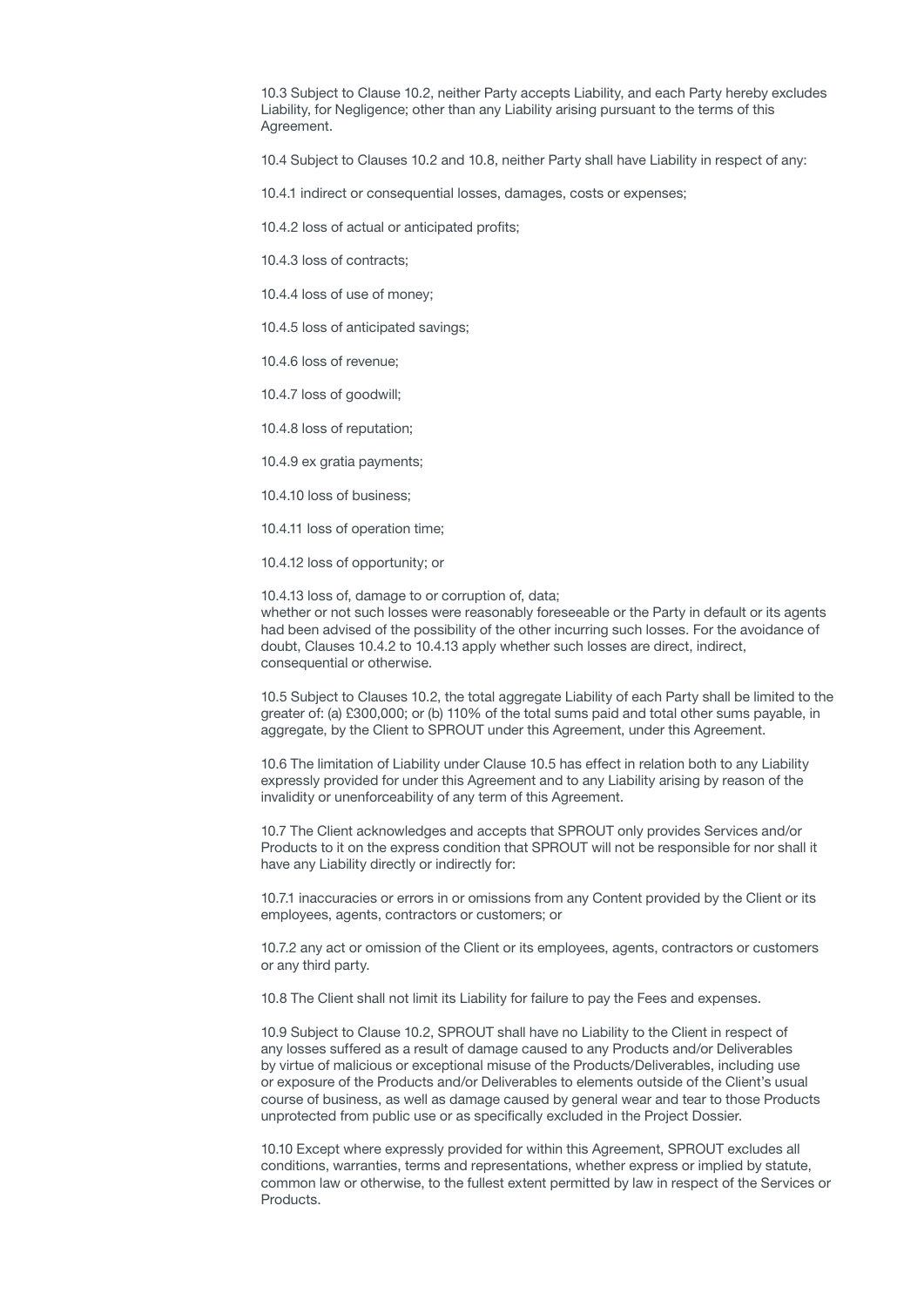10.11 In this Agreement:

10.11.1 "Liability" means liability in or for breach of contract (including liability under any indemnity), tort (whether deliberate or not), Negligence, breach of statutory duty, misrepresentation, restitution or any other cause of action whatsoever relating to or arising under or in connection with this Agreement, including liability expressly provided for under this Agreement or arising by reason of the invalidity or unenforceability of any term of this Agreement (and for the purposes of this definition, all references to "this Agreement" shall be deemed to include any collateral contract); and

10.11.2 "Negligence" means the breach of any (i) obligation arising from the express or implied terms of a contract to take reasonable care or exercise reasonable skill in the performance of the contract or (ii) common law duty to take reasonable care or exercise reasonable skill (but not any stricter duty).

#### 11. FEES AND EXPENSES

11.1 In consideration for SPROUT providing the Products and/or the Services to the Client pursuant to this Agreement, the Client shall pay to SPROUT the Fees.

11.2 The Fees shall be as set out in the Project Dossier.

11.3 Where an advanced Fee is payable, delivery of the Products, performance of the Services and/or provision of Deliverables is conditional on SPROUT first receiving the advanced Fee in cleared funds in full from the Client.

11.4 Unless otherwise expressly stated within this Agreement, all Fees for the Services shall be chargeable on a time basis at the Rates for the time actually spent by SPROUT (and not for the time estimated to be provided). Unless otherwise stipulated in writing between the Parties, a "man day" shall be eight hours (including up to an hour for lunch); and SPROUT may round up to the nearest quarter of a man day. Time spent includes travel to and from SPROUT's place of business or home to any other site (including to the Client's premises).

11.5 SPROUT may charge the Client for its reasonable expenses incurred in the course of performing its obligations under this Agreement, including for the reasonable accommodation, travel (including air travel, taxis, own car use and vehicle rental), telephone, food, subsistence, out-of-pocket and other expenses incurred in the course of performing this Agreement outside of the relevant person's normal place of work. SPROUT shall maintain, and if reasonably requested by the Client make available to the Client, records of the expenses incurred.

11.6 Unless set out otherwise in this Agreement (including if the Project Dossier requires payment to be following certain milestones), SPROUT may issue invoices to the Client for the Fees and expenses monthly in arrears.

11.7 The Client shall pay SPROUT for all undisputed Fees and expenses:

11.7.1 for the advanced Fee upon receipt of the invoice for the advanced Fee and in any event in advance of delivery of the Products and/or receipt of the Services or Deliverables; and

11.7.2 for all other Fees, within 30 days after receipt of SPROUT's proper invoice for the Fees; and

11.7.3 for the expenses within 5 Business Days of the date of SPROUT's proper invoice.

11.8 If and to the extent there is a dispute as to the amount, the Client shall pay for all undisputed amounts.

11.9 SPROUT shall (where reasonably possible) provide vouchers and receipts for the expenses incurred, and such other information as the Client may reasonably require in order to ascertain the expenses due.

11.10 Where Services are provided on a time basis, SPROUT does not guarantee that any work intended to be completed within a particular period of time or within a particular maximum figure will be completed during that timeframe or within that budget; if the Client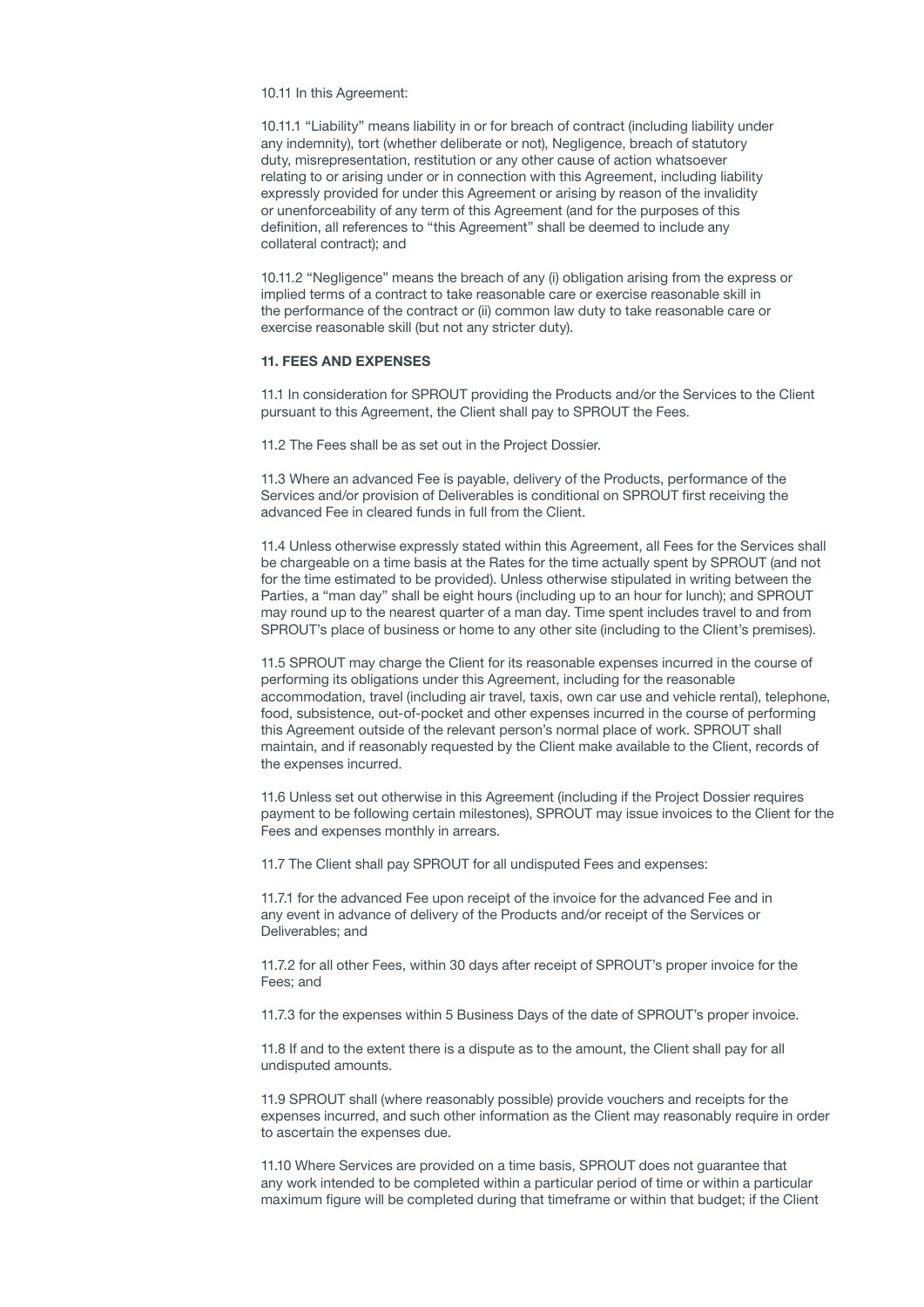would like SPROUT to spend any more time continuing to work towards producing a result where this Agreement contains a capped amount of time to be spent or a maximum amount within a range, any more time will be subject to the Parties first agreeing in writing to a new Agreement or to a change to this Agreement.

11.11 All sums due to SPROUT are exclusive of value added tax and other sales or import or export duties or taxes (if applicable) which the Client shall pay to SPROUT in addition at the same time as payment of the Fees and expenses.

11.12 The Client shall pay SPROUT by any payment method reasonably stipulated by SPROUT. No payment shall be considered paid until it is received by SPROUT in cleared funds in full.

11.13 Payment shall be in the currency in force in England from time to time or in such other currency as is stipulated for the Fees or Rates.

11.14 If the Client is late in paying any part of any undisputed monies due to SPROUT under this Agreement or any other agreement between the Parties, SPROUT may (without prejudice to any other right or remedy available to it whether under this Agreement or by any statute, regulation or bye-law) do either or both of the following:

11.14.1 charge interest and other charges on the amount due but unpaid in accordance with the Late Payment of Commercial Debts (Interest) Act 1998 from time to time from the due date until payment (after as well as before judgment), such interest to run from day to day and to be compounded monthly; and

11.14.2 suspend the performance of this Agreement and any other agreement between the Parties until payment in full has been made.

#### 12. TERM AND TERMINATION

12.1 This Agreement shall commence when it becomes legally binding in accordance with Clause

2.6 and, unless terminated earlier pursuant to either Party exercising its right of termination under this Agreement, shall continue in force until the later of:

12.1.1 the Client has paid for all the Fees and expenses in full; and

12.1.2 SPROUT has delivered all the Products and/or finished providing the Services and Deliverables as are required by this Agreement.

12.2 Either Party may terminate this Agreement immediately by notice to the other Party if:

12.2.1 the other Party is in material breach of any of its obligations under this Agreement or any other agreement between the Parties which is incapable of remedy; or

12.2.2 the other Party fails to remedy, where capable of remedy, any material breach of any of its obligations under this Agreement or any other agreement between the Parties after having been required in writing to remedy such breach within a period of no less than 30 days; or

12.2.3 the other Party is in persistent breach of any of its obligations under this Agreement or any other agreement between the Parties; or

12.2.4 the other Party gives notice to any of its creditors that it has suspended or is about to suspend payment or if it shall be unable to pay its debts within the meaning of Section 123 of the Insolvency Act 1986, or an order is made or a resolution is passed for the winding-up of the other Party or an administration order is made or an administrator is appointed to manage the affairs, business and property of the other Party or a receiver or manager or administrative receiver is appointed in respect of all or any of the other Party's assets or undertaking or circumstances arise which entitle the court or a creditor to appoint a receiver or manager or administrative receiver or administrator or which entitle the court to make a winding-up or bankruptcy order or the other Party takes or suffers any similar or analogous action in consequence of debt in any jurisdiction.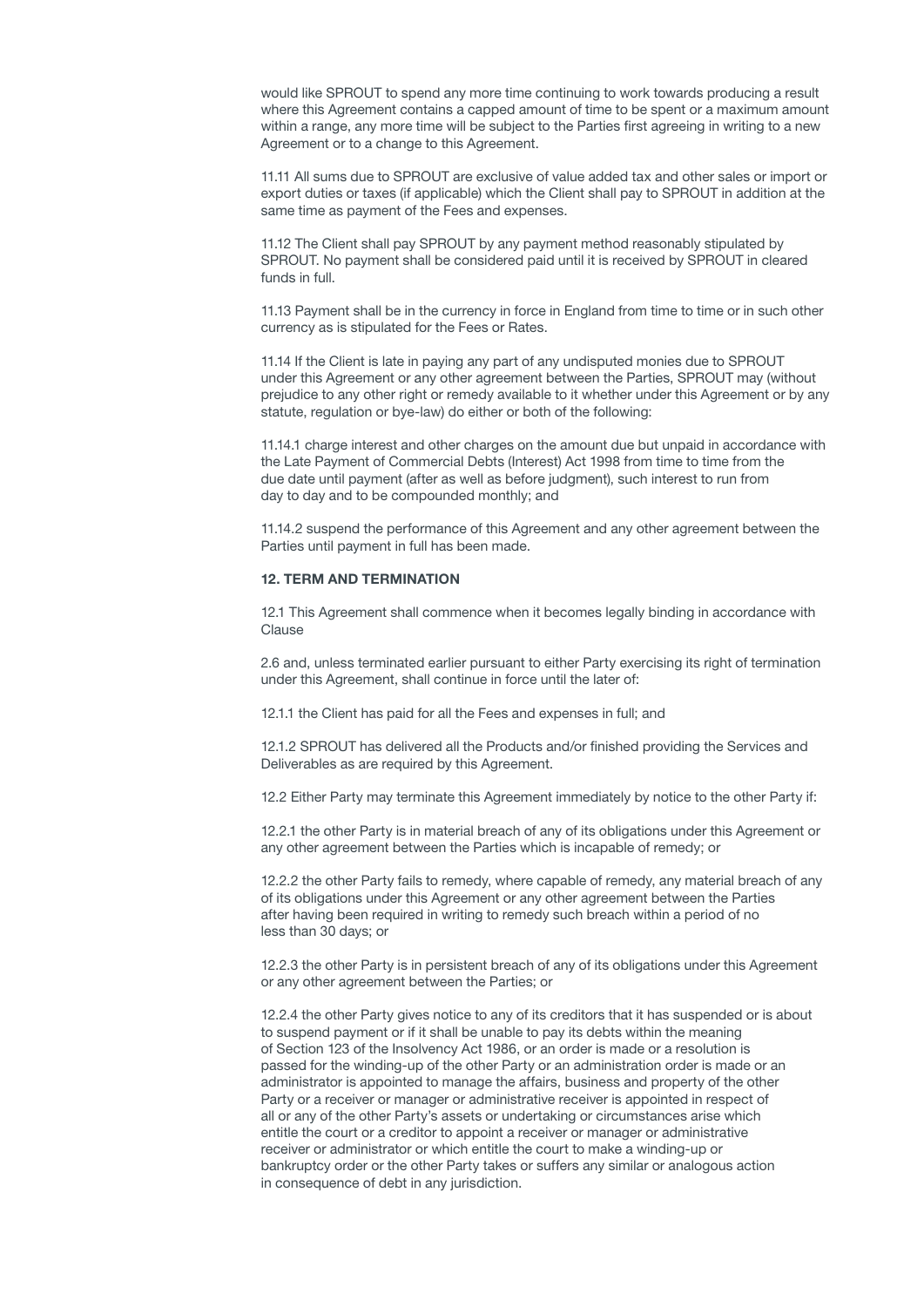12.3 For the purposes of Clause 12.2, a breach shall be considered capable of remedy if the Party in breach can comply with the provision in question in all respects other than as to time to the reasonable satisfaction of the other Party.

12.4 SPROUT may terminate this Agreement immediately by notice to the Client if the Client is at least five Business Days' late in paying any undisputed sums due under this Agreement or any other agreement between the Parties and SPROUT has then given to the Client at least a further five Business Days' notice requiring the Client to pay in full within such five Business Day (or, if SPROUT desires, longer) period failing which SPROUT may exercise its right to terminate under this Clause 12.4.

12.5 Termination or expiry of this Agreement shall be without prejudice to any accrued rights or remedies of either Party.

12.6 Termination or expiry of this Agreement will not affect the coming into force or continuance in force of any provision which is expressly or by implication intended to come into or continue in force on or after such termination.

12.7 Upon termination of this Agreement or earlier termination pursuant to either Party exercising its right of termination under this Agreement for any reason, the owner of Confidential Information may at its option require the other Party to delete promptly all Confidential Information belonging to the Party requiring the action from any computer disks, tapes or other material in its possession or under its control or promptly deliver up or destroy materials and tangible items in its possession or under its control which contain any such Confidential Information. The owner of Confidential Information may require the other Party to provide a written declaration, signed by an officer or other authorised individual stating that there has been full compliance with this Clause 12.7.

12.8 Upon early termination pursuant to either Party exercising its right of termination under this Agreement for any reason:

12.8.1 SPROUT shall cease to perform this Agreement;

12.8.2 all outstanding Fees and expenses for Products, Services or Deliverables provided or in the process of being created for delivery shall become immediately payable, whether invoiced or not (except to the extent otherwise expressly stated in this Agreement); and

12.8.3 subject to SPROUT having been paid in full for all Fees and expenses, SPROUT shall deliver up to the Client all Deliverables capable of delivery made to date.

## 13. FORCE MAJEURE

13.1 Neither Party shall have any Liability for any breach, hindrance or delay in performance of its obligations under this Agreement which is caused by circumstances beyond its reasonable control including any act of God, actions or omissions of third parties not in the same group as the party seeking to rely on this Clause (including hackers, suppliers, couriers, governments, quasi-governmental, supra-national or local authorities), insurrection, riot, civil war, civil commotion, war, hostilities, threat of war, warlike operations, armed conflict, imposition of sanctions, embargo, seizure or forfeiture, breaking off of diplomatic relations or similar actions, national emergencies, terrorism, nuclear, chemical or biological contamination or sonic boom, piracy, arrests, restraints or detainments of any competent authority, blockade, strikes or combinations or lock-out of workmen, unusual traffic volumes, unusual travel restrictions, epidemic, fire, explosion, storm, flood, drought, adverse weather conditions (including cold, heat, wind, rain, snow, ice or fog), loss at sea, earthquake, volcano, ash cloud, natural disaster, accident, mechanical breakdown, third party software, collapse of building structures, failure of machinery (other than used by the relevant Party) or third party computers or third party hardware or vehicles, failure or problems with public utility supplies (including general: electrical, telecoms, water, gas, postal, courier, communications or Internet disruption or failure), shortage of or delay in or inability to obtain supplies, stocks, storage, materials, equipment or transportation ("Event of Force Majeure"), regardless of whether the circumstances in question could have been foreseen.

13.2 Each Party agrees to inform the other Party upon becoming aware of an Event of Force Majeure, giving details of the circumstances giving rise to the Event of Force Majeure.

13.3 The performance of each Party's obligations shall be suspended during the period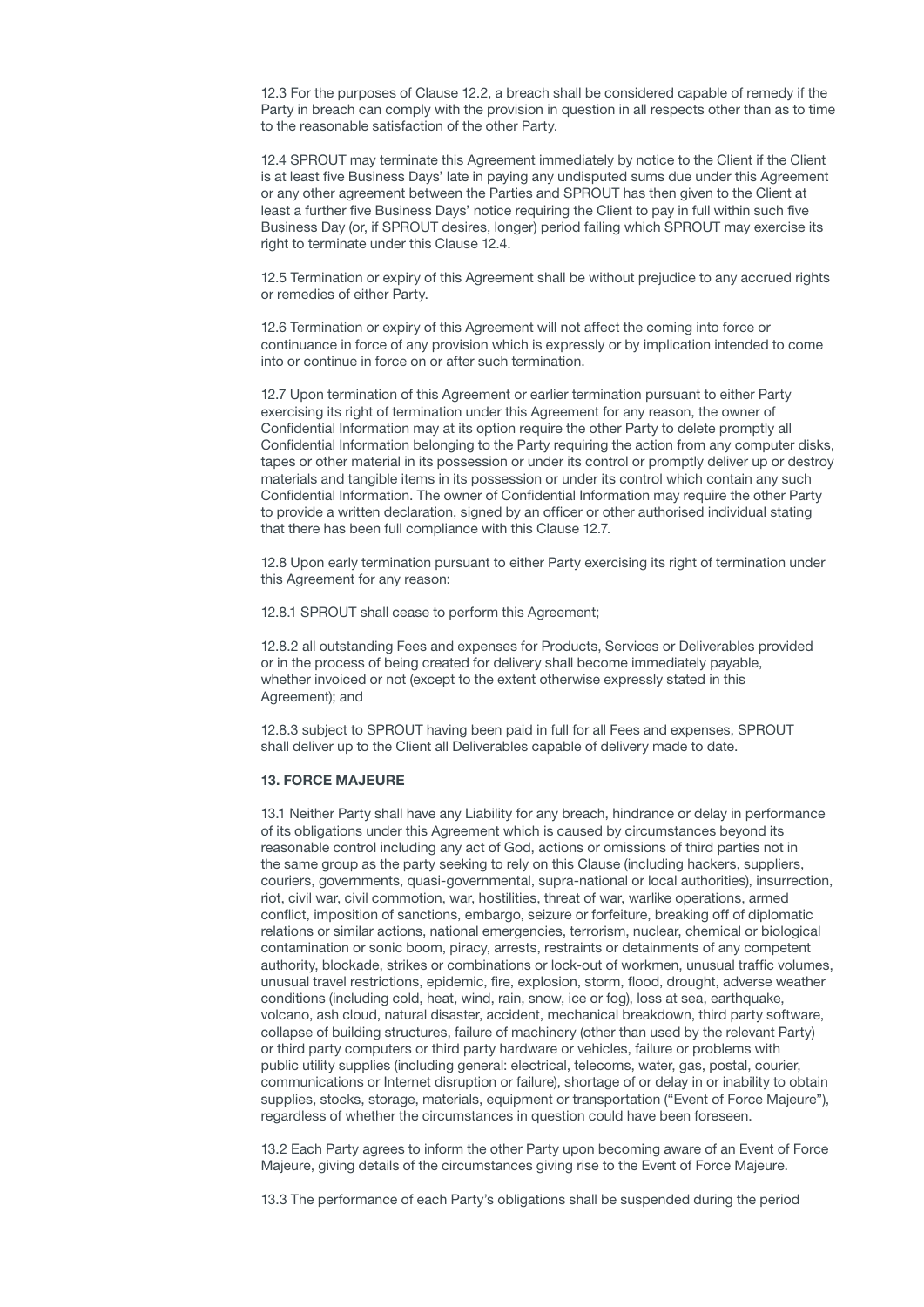that the circumstances persist and the Party subject to the Event of Force Majeure shall be granted an extension of time for performance equal to the period of the delay. 13.4 Each Party shall bear its own costs incurred by the Event of Force Majeure.

13.5 If performance of any obligations are delayed under this Clause 13, each Party shall nevertheless accept performance as and when the other shall be able to perform.

13.6 If the Event of Force Majeure continues without a break for more than three months, either Party may terminate this Agreement immediately by notice to the other Party, in which event neither Party shall have any Liability by reason of such termination.

13.7 If SPROUT has contracted to provide identical or similar services or materials to more than one client and is prevented from fully meeting its obligations to the Client by reason of an Event of Force Majeure, SPROUT may decide at its absolute discretion which contracts it will perform and to what extent.

#### 14. NOTICES

14.1 Any notice required or authorised to be given under this Agreement shall be in writing and shall be despatched by recorded delivery post or by overnight commercially recognisable courier addressed to the relevant Party at its address stated in this Agreement or at such other address as is notified by the relevant Party to the other for this purpose from time to time or at the address of the relevant Party last known to the other Party.

14.2 Any notice so given by recorded delivery post or by overnight commercially recognisable courier shall be deemed to have been served two Business Days after the same shall have been despatched by recorded delivery post or by overnight commercially recognisable courier, and in proving such service it shall be sufficient to prove that the letter was properly addressed and despatched.

#### 15. ASSIGNMENT

15.1 SPROUT may assign, transfer, novate or subcontract its rights, liabilities or obligations under this Agreement either in whole or in part to any other person, firm or company.

15.2 The Client shall not (or purport to) assign, sub-license, transfer, novate, charge or otherwise encumber, create any trust over or deal in any manner with this Agreement or any of its rights, liabilities or obligations under this Agreement without the prior written consent of SPROUT (such consent not to be unreasonably withheld or delayed).

## 16. GENERAL

16.1 Unless a Party expressly states in writing that it is waiving a particular power, right or remedy in a particular stated instance, no failure or delay or omission by that Party in exercising any power, right or remedy under this Agreement or at law shall operate as a waiver of such power, right or remedy; and no waiver in any particular instance shall extend to or affect any other or subsequent event or impair any powers, rights or remedies in respect of it or in any way modify or diminish that Party's other powers, rights or remedies under this Agreement or at law.

16.2 If any Clause or other provision in this Agreement shall become or shall be declared by any court of competent jurisdiction to be invalid or unenforceable, such invalidity or unenforceability shall in no way affect any other Clause or provision or part of any Clause or provision, all of which shall remain in full force and effect.

16.3 Nothing in this Agreement shall create or be deemed to create a partnership, an agency or a relationship of employer and employee between the Parties.

16.4 A person who is not a Party to this Agreement has no rights under any law to enforce any term of this Agreement.